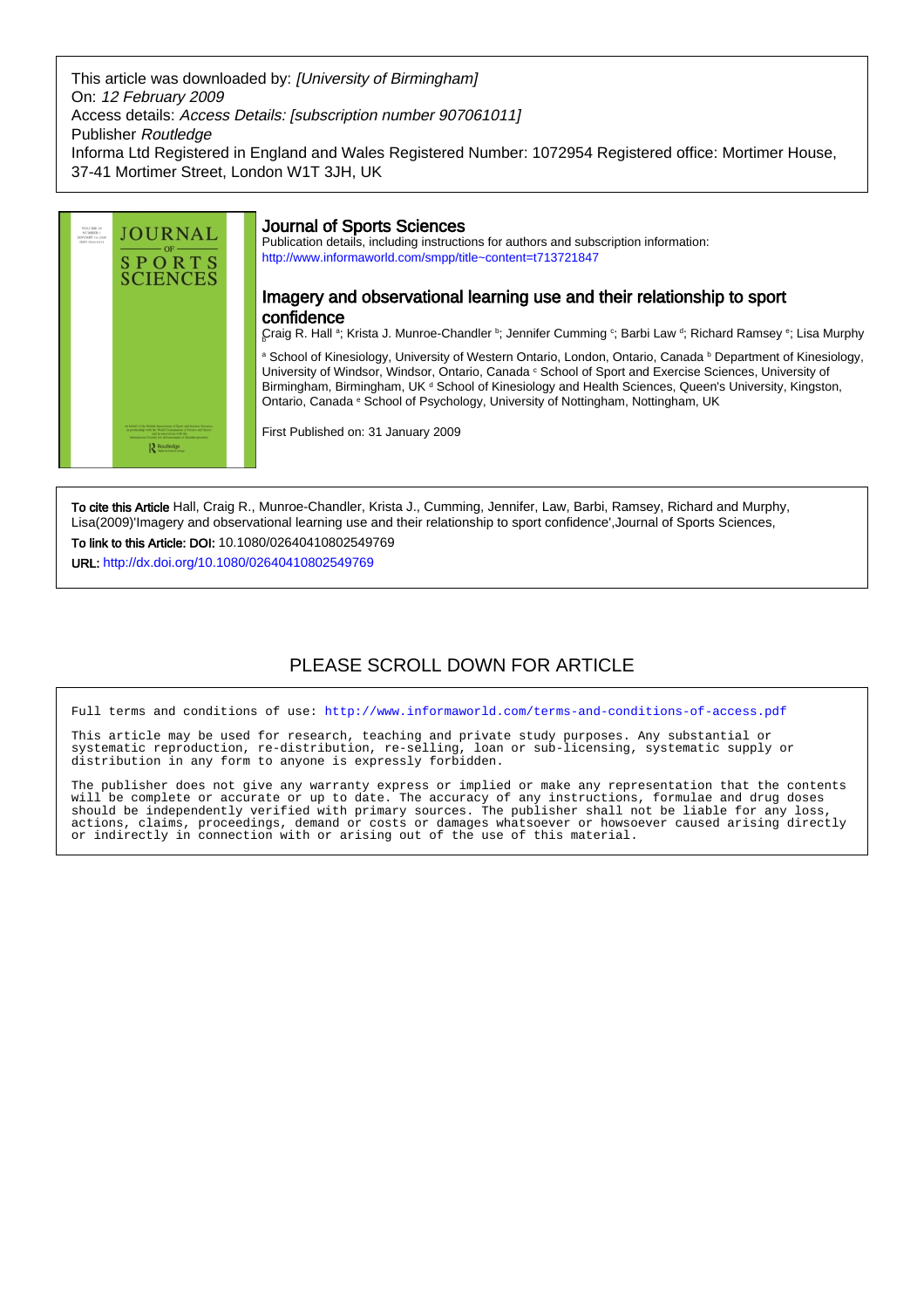# Imagery and observational learning use and their relationship to sport confidence

# CRAIG R. HALL<sup>1</sup>, KRISTA J. MUNROE-CHANDLER<sup>2</sup>, JENNIFER CUMMING<sup>3</sup>, BARBI LAW<sup>4</sup>, RICHARD RAMSEY<sup>5</sup>, & LISA MURPHY<sup>2</sup>

<sup>1</sup>School of Kinesiology, University of Western Ontario, London, Ontario, Canada, <sup>2</sup>Department of Kinesiology, University oj Windsor, Windsor, Ontario, Canada, <sup>3</sup>School of Sport and Exercise Sciences, University of Birmingham, Birmingham, UK, <sup>4</sup>School of Kinesiology and Health Sciences, Queen's University, Kingston, Ontario, Canada, and <sup>5</sup>School of Psychology, University of Nottingham, Nottingham, UK

(Accepted 13 October 2008)

#### Abstract

The present study investigated 345 athletes' (male = 152, female = 193) use of observational learning and imagery for practice and at competition and how this related to sport confidence. The Functions of Observational Learning Questionnaire (Cumming et al., 2005), the Sport Imagery Questionnaire (Hall et al., 1998), and the Trait Sport Confidence Inventory (Vealey, 1986) were contextualized by asking participants to rate each item twice, once for practice and once for competition. The athletes reported using each of the different functions of observational learning and imagery in these situations, but the pattern of use differed. Whereas nearly all of the imagery functions were more frequently used at competition, the majority of observational learning functions were used more for practice. Cognitive specific and motivational general-mastery imagery were significant predictors of sport confidence in practice and competition, whereas the skill function of observational learning significantly predicted practice confidence only.

Keywords: Athletics, confidence, imagery, modelling

# Introduction

Mental skills are important building blocks for successful competitive performance. The use of these skills has consistently distinguished between athletes who are more and less accomplished (for a review, see Krane & Williams, 2006). Because mental skills develop in a similar fashion to physical skills (Cumming & Hall, 2002a), it is important for athletes to practise them systematically for best effect. For this reason, it is commonly advocated by sport psychology practitioners that mental skills be incorporated into regular physical practice (Hall, 2001; Weinberg & Gould, 2003; Weinberg & Williams, 2006). However, athletes do not appear to heed this advice. Research has consistently shown that mental skills are more frequently used in conjunction with competition than with practice (Frey, Laguna, & Ravizza, 2003; Lane, Harwood, Terry, & Karageorghis, 2004; Thomas, Murphy, & Hardy, 1999).

Frey and colleagues (2003) suggested several reasons why neglect of mental skills in practice may

occur. For instance, athletes may carry a false belief that mental skills can only help them in competition. Similarly, they may lack sufficient motivation to exert the effort required to engage in mental skills when practising. Another possibility not mentioned by Frey et al., but worthy of consideration, is whether mental skills serve different functions in these two settings. It could be that athletes are using mental skills in practice but for different reasons than in competition. A better understanding of these reasons could then direct practitioners towards more effective implementation of mental skills training in practice contexts. Thus, the aims of the present study were to examine athletes' use of two mental skills, observational learning and imagery, in both practice and competition and how the use of these two skills are related to sport confidence.

The framework proposed by Paivio (1985) is a useful starting point for identifying the different functions that mental skills may serve in practice and competition. Although the framework was intended to explain the effects of imagery on sport performance, it has subsequently been applied to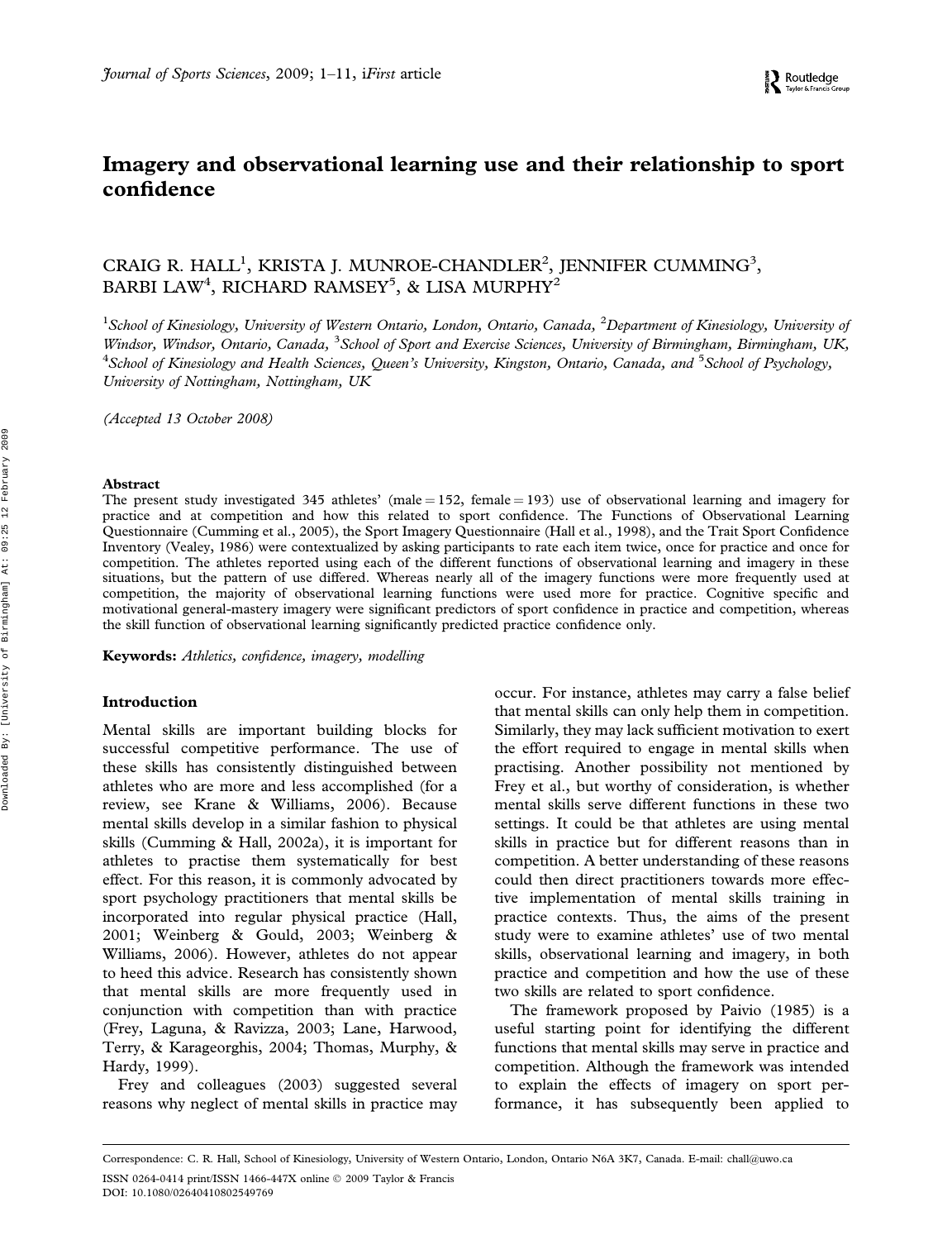observational learning (Cumming, Clark, Ste-Marie, McCullagh, & Hall, 2005). According to the framework, there are two main functions of mental skills, cognitive and motivational, and each can operate at either a specific or general level. The development of the Sport Imagery Questionnaire (Hall, Mack, Paivio, & Hausenblas, 1998) has led to the identification of five different functions of imagery: (a) cognitive specific (images of specific sport skills); (b) cognitive general (images of strategies, game plans or routines); (c) motivational specific (images related to an individual's goals); (d) motivational generalarousal (images associated with arousal, anxiety, and stress); and (e) motivational general-mastery (images of being mentally tough, in control, and selfconfident). Athletes report using all of these functions, but motivational general-mastery and cognitive specific imagery are typically employed the most frequently (Cumming & Hall, 2002b; Hall et al., 1998; Munroe, Hall, Simms, & Weinberg, 1998; Vadocz, Hall, & Moritz, 1997). Because the Sport Imagery Questionnaire measures the frequency of athletes' imagery in general and is not contextualized for a particular setting, it is unclear whether this pattern of use will differ for practice and competition. By comparison, when imagery is considered as a unidimensional construct, the greatest use of this skill appears to surround competition (Barr & Hall, 1992; Hall, Rodgers, & Barr, 1990; Salmon, Hall, & Haslam, 1994; White & Hardy, 1998). What remains to be determined is whether certain functions are emphasized more in one situation than in another and, if so, what the benefits are.

The applied model of imagery (Martin, Moritz, & Hall, 1999) suggests that variations in imagery use might occur due to inherent differences in the intended outcomes of practice and competition. When practising, the emphasis is usually on learning and refining skills and strategies, whereas the focus would shift to confidently performing these skills and strategies under the pressures of competition. According to the model, imagery would be most effective for achieving these outcomes when the appropriate function is used for the given situation. When attempting to learn a new skill during practice, for example, the model suggests cognitive specific imagery to be the most suitable function. Conversely, motivational general-mastery imagery would be the function of choice for athletes trying to maintain their confidence before competition. Of course, it is possible that athletes would employ cognitive specific imagery in competition (e.g. for enhancing performance of specific skills) and motivational generalmastery imagery for practice (e.g. for maintaining confidence when training is not proceeding well). These particular predictions are based on a number of studies that have shown that cognitive specific

imagery will improve skill learning and performance (for a review, see Durand, Hall, & Haslam, 1997; Hall, 2001) and motivational general-mastery imagery can build or maintain confidence and selfefficacy (Callow, Hardy, & Hall, 2001; Munroe-Chandler & Hall, 2004; Nordin & Cumming, 2005).

The applied model also predicts how the other three functions of imagery (cognitive general, motivational specific, and motivational general-arousal) could be used in practice and competition for achieving other relevant outcomes. Martin et al. (1999) have encouraged explicit testing of situational-specific hypotheses, but few imagery studies have answered this call. An exception is the work of Beauchamp and colleagues (Beauchamp, Bray, & Albinson, 2002) with competitive golfers. In their study, 51 male golfers competing at a provincial championship were given a modified version of the Sport Imagery Questionnaire immediately after completing their round of golf. The golfers were asked to recall retrospectively the extent to which they used the five different functions of imagery in the hour before the start of their round, and this was compared with self-efficacy ratings completed on the day before the championships were scheduled. In support of Martin and colleagues' (1999) prediction, pre-round motivational general-mastery imagery use was found to be related to both self-efficacy and golf performance. Furthermore, the pattern of pre-round imagery use was found to be slightly different from the typical Sport Imagery Questionnaire study. That is, motivational general-mastery and motivational general-arousal imagery were the two most frequently reported functions, whereas cognitive specific, cognitive general, and motivational specific imagery were less frequently reported. This finding makes intuitive sense because of all of the imagery functions, motivational general mastery and motivational general-arousal imagery most closely relate to the performance demands of competing (Martin et al., 1999).

The applied model has received empirical support and has proved useful as a guide for intervention work; however, the relationships proposed in the model are not always as simple and straightforward as ''what you see is what you get''. Athletes can use the same image for multiple functions at the same time (Nordin & Cumming, 2005; Short et al., 2002). Furthermore, the outcomes are quite general in nature (e.g. modify cognitions) and so more than one imagery function can be related to the same outcome (Abma, Fry, Li, & Relyea, 2002; Callow & Hardy, 2001; Mills, Munroe, & Hall, 2001; Moritz, Hall, Martin, & Vadocz, 1996; Nordin & Cumming, 2005; Short & Short, 2005). Athletes grouped according to a given characteristic may also use the functions of imagery differently. For example, Abma et al. (2002)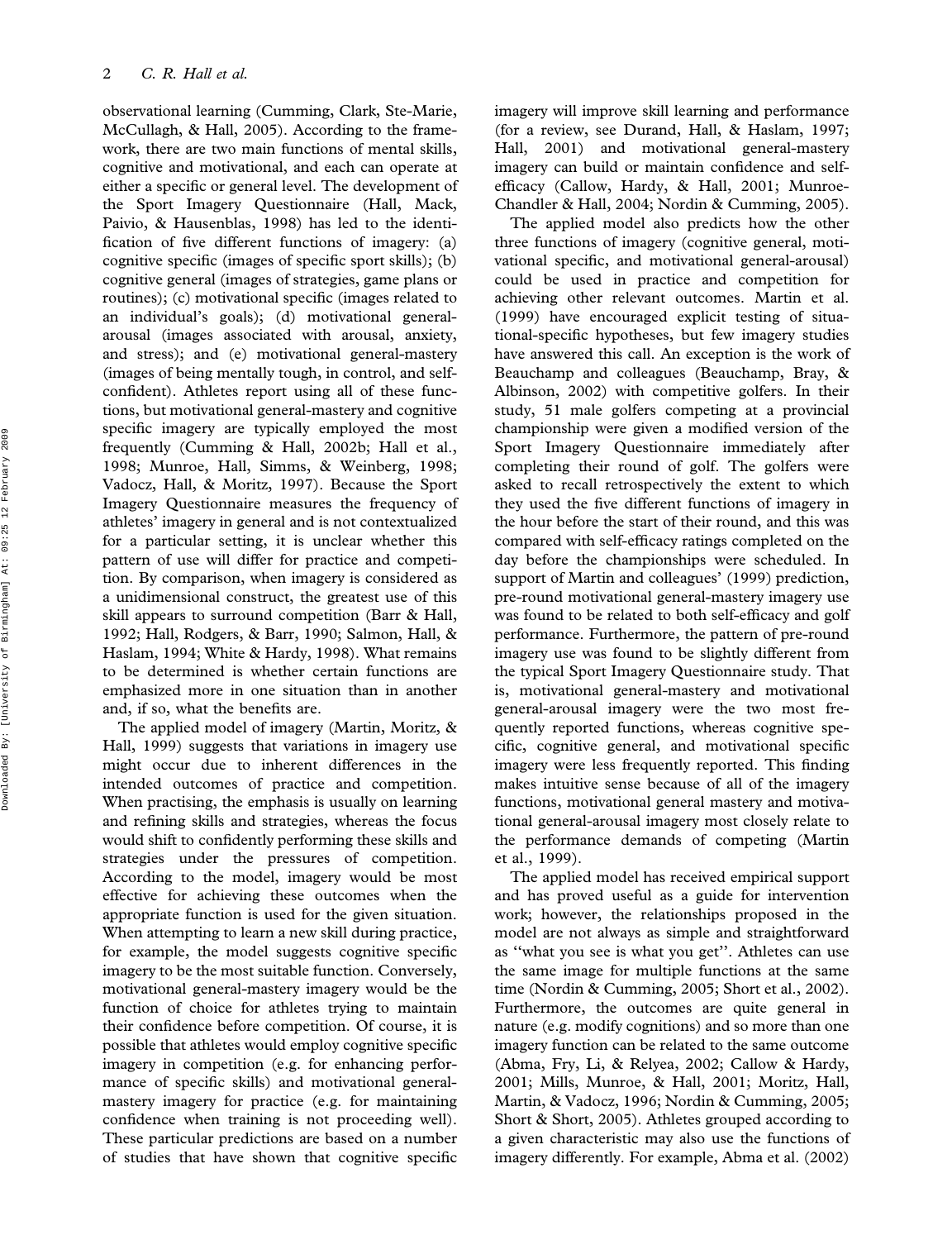Downloaded By: [University of Birmingham] At: 09:25 12 February 2009

Downloaded By: [University

of Birmingham] At: 09:25

2009

12 February

found that high sport confident athletes used all functions of imagery more than their low confident counterparts. Perhaps their finding is not altogether surprising given that imagery, regardless of its function, can provide athletes with a sense of having experienced the situation before. Whether it is perfectly performing a skill or handling the atmosphere of a competition, imagery can provide athletes with information about performance accomplishments, an important source of self-efficacy proposed by Bandura (1986).

Observational learning, or learning by watching demonstrations, is another mental skill used by athletes for both cognitive and motivational functions (Cumming et al., 2005; Wesch, Law, & Hall, 2007). The development of the Functions of Observational Learning Questionnaire (Cumming et al., 2005) helped to determine these as: (a) skill (acquiring information about skills); (b) strategy (acquiring information about strategies); and (c) performance (acquiring information about optimal arousal levels and mental states for performance). Compared with the imagery functions, the skill function of observational learning would be considered analogous to cognitive specific imagery, the strategy function of observational learning is most similar to cognitive general imagery, and the performance function of observational learning would be a combination of motivational generalarousal and motivational general-mastery imagery. No comparable function of observational learning to motivational specific imagery was identified through the development of the questionnaire. Despite the Functions of Observational Learning Questionnaire being a relatively new instrument, the few studies conducted to date have demonstrated a consistent pattern of observational learning use. Both Cumming et al. (2005) and Wesch et al. (2007) found the skill function to be the most frequently reported among athletes, followed respectively by the strategy and performance functions.

Similar to the Sport Imagery Questionnaire, the Functions of Observational Learning Questionnaire also refers to an athlete's general use of the mental skill; it is not yet known whether observational learning use would differ between practice and competition. However, it seems logical that the basic assumptions made by the applied model of imagery could also apply to observational learning. That is, athletes will benefit most from observational learning when the appropriate function is used for the given situation. Following the same examples as provided above, athletes would use the skill function when learning to perform a new skill in practice and the performance function when trying to understand how to be confident in competition. In support of this notion, there is a large body of literature

demonstrating the effectiveness of using observational learning to learn skills and strategies (for reviews, see McCullagh & Weiss, 2001, 2002). Less emphasis has been placed on investigating the effect of observational learning for changing psychological responses. Nevertheless, initial studies have been promising, and indicate that observing others can aid individuals to cope with fear and anxiety, as well as to increase their self-efficacy (Starek & McCullagh, 1999; Weiss, McCullagh, Smith, & Berlant, 1998). What remains unknown is which observational learning functions will demonstrate meaningful relationships with such outcomes.

While athletes seem to image more at competition than practice (Barr & Hall, 1992; Hall et al., 1990), the same may not be true for observational learning. Unlike other mental skills, observational learning is predominantly used to achieve outcomes related to learning rather than performance. Bandura (1986) has stated that ''most human behaviour is learned by observation through modeling'' (p. 47). For this reason, the skill and strategy functions will likely be used more frequently in practice than competition. Observing other athletes performing skills and strategies when competing might prove counterproductive if it causes losses in concentration. Conversely, competition would be an ideal opportunity for athletes to observe how others get psyched up or stay mentally tough. Therefore, a greater use of the performance function is likely to be found at competition. Such findings would then support the idea that the applied model of imagery could also be useful for guiding observational learning research (McCullagh & Weiss, 2002). That is, athletes should employ the function of observational learning that best matches the outcome they are trying to achieve in a particular situation.

Research has generally found that mental skills are more commonly employed in conjunction with competition than practice, despite encouragement from sport psychology practitioners for athletes to treat mental skills in a similar manner to their physical ones. A proposed reason for this disparity is that mental skills can serve various functions for the athlete but these may operate differently according to the circumstances. The main aim of this study was to compare the use of imagery and observational learning in two sport contexts – practice and competition. Imagery and observational learning were selected as the two mental skills since various researchers (Cumming et al., 2005; McCullagh & Weiss, 2001) have argued that these two skills share many of the same cognitive processes, with the main distinction between them being the absence or presence of an external stimulus for the individual. Practice and competition were compared since the applied model of imagery (Martin et al., 1999) and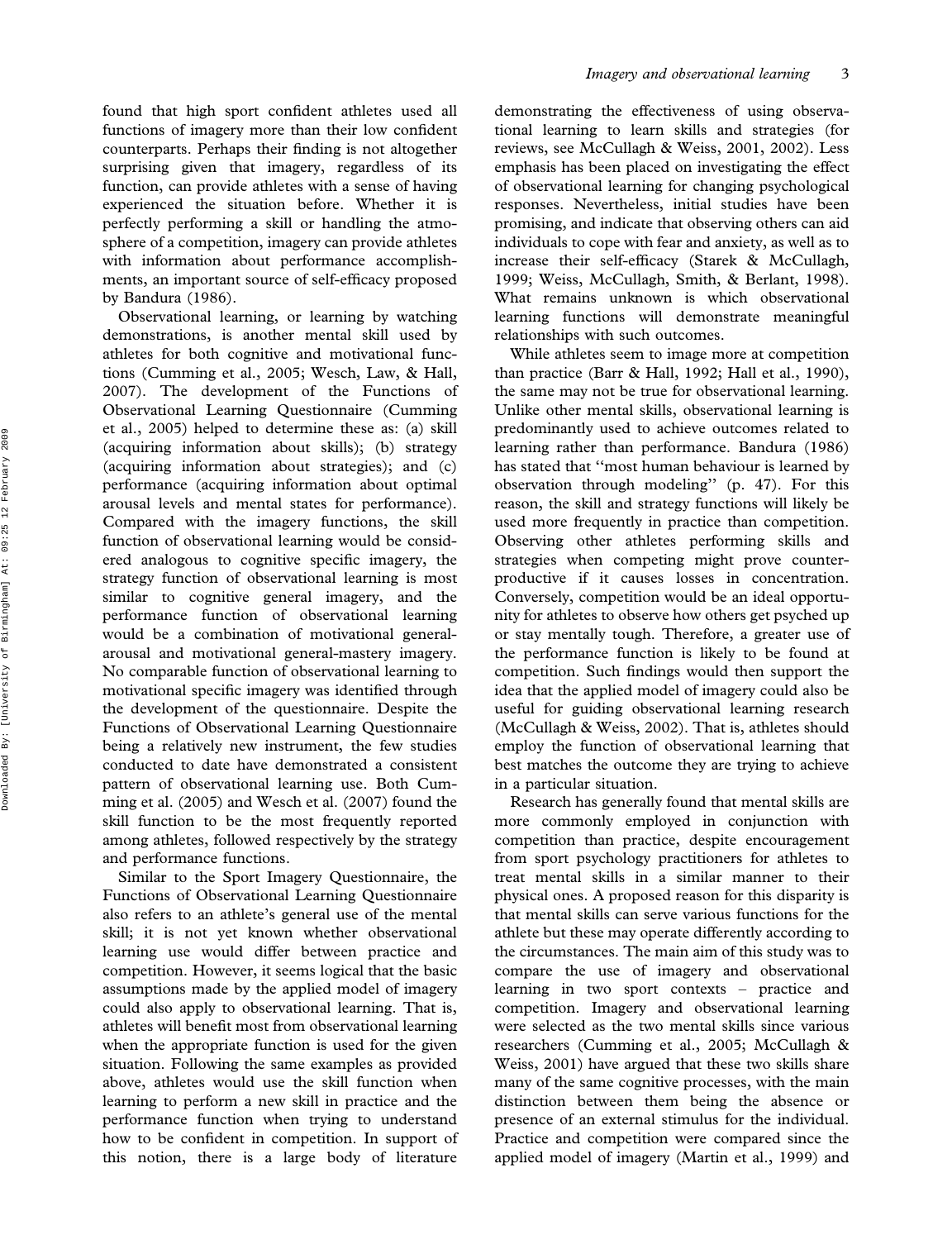various literature reviews (e.g. Hall, 2001; McCullagh & Weiss, 2001) have suggested imagery and observational learning function differently in practice and competition. With respect to imagery, it has previously been reported that athletes use this skill more in competition than during practice (Barr & Hall, 1992; Hall et al., 1990). However, the different functions were not considered within these studies. Given that competition is about optimal performance while practice is more about learning, we hypothesized in the present study that the motivational functions of imagery would be more predominant at competition than practice, while the reverse pattern would be found for the cognitive ones. Similarly, we expected that the performance function of observational learning would be predominately used at competition, whereas the two cognitive functions would be more frequently reported for practice.

A secondary aim of the study was to examine how the use of these mental skills is related to sport confidence in practice and competition. Sport confidence (Vealey, 1986) refers to the degree of certainty an athlete has about his or her ability to succeed in sport. Confidence is another key ingredient in determining successful performance, with elite athletes frequently citing higher levels of confidence than their non-elite counterparts (Durand-Bush, Salmela, & Green-Demers, 2001; Krane & Williams, 2006; Mahoney, Gabriel, & Perkins, 1987). Moreover, a loss of confidence can have a dramatic negative effect on performance (Vealey, Hayashi, Garner-Holman, & Giacobbi, 1998). Researchers have shown that imagery can increase sport confidence (Callow et al., 2001; Munroe-Chandler & Hall, 2004; Nordin & Cumming, 2005); however, the relationship between observational learning and general sport confidence has yet to be investigated. Furthermore, imagery, observational learning, and sport confidence have not yet been examined within the same study.

Researchers (Bandura, 1986; McCullagh & Weiss, 2001) have proposed that while observational learning and imagery share many of the same cognitive processes, observational learning typically precedes imagery. That is, the observation of a model is used to create a mental image of that experience, especially for motor skills. It follows that when observational learning and imagery are both being employed on an ongoing basis, such as in sport, observational learning may also precede imagery as a source of confidence. Given this reasoning, hierachical regressions were employed to determined whether imagery could account for unique variance in confidence above and beyond that explained by observational learning for both practice and competition. Moreover, this method allowed us to examine which specific

functions of observational learning and imagery would emerge as significant predictors of sport confidence. The rationale behind doing so was twofold. First, examination of the beta weights would help us to clarify which observational learning and imagery functions were most imporant in the prediction of sport confidence. Second, carrying out separate analyses for practice and competition allowed us to examine another fundamental premise of the applied model of imagery – that is, the function– outcome relationship may be dependent on the situation.

## Methods

## Participants

The sample consisted of 345 male  $(n = 152)$  and female ( $n = 193$ ) athletes who ranged in age from 17 to 34 years (mean = 19.25,  $s = 2.08$ ). The athletes participated in their sport at a recreational  $(n = 102)$ , club ( $n = 90$ ) or competitive ( $n = 152$ ) standard, with the latter category consisting mostly of athletes who were involved in varsity-level competition. They represented 32 different sports (e.g. athletics, basketball, field hockey, ice hockey, rugby, soccer, swimming, volleyball) that were further classified by the participants as being either team  $(n=258)$  or individual ( $n = 84$ ) in nature.

### Instruments

Sport Imagery Questionnaire. Frequency of imagery use was assessed through the Sport Imagery Questionnaire (Hall et al., 1998). The questionnaire consists of 30 items that are rated on a 7-point scale  $(1 = never / rarely$  and  $7 = often)$ . Each item represents one of the five functions of imagery: cognitive specific, cognitive general, motivational specific, motivational general-arousal, and motivational general-mastery. A principal components analysis by Hall et al. (1998) showed that all items loaded on their appropriate factor above the criterion level (0.40) and all subscales had an acceptable internal consistency (alpha coefficients  $> 0.70$ ).

Functions of Observational Learning Questionnaire. The athletes' frequency of observational learning use was assessed via the Functions of Observational Learning Questionnaire (Cumming et al., 2005). This questionnaire contains 17 items measuring three different functions or types of observational learning: skill, strategy, and performance. Participants rate each item on a 7-point scale  $(1 = never / rarely$  and  $7 =$ often). Both principal component analyses and confirmatory factor analyses have supported the factor structure of the questionnaire, with all three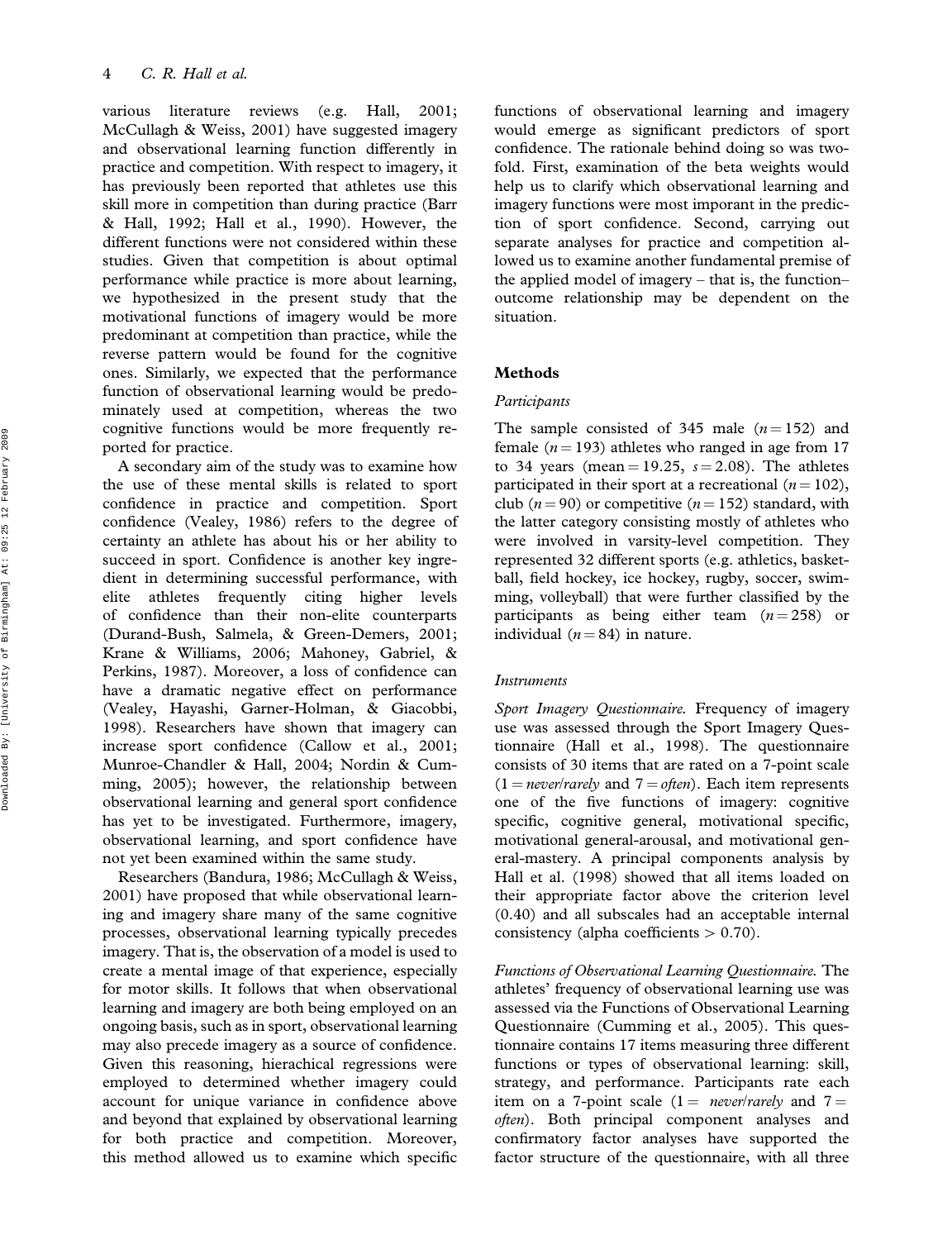Downloaded By: [University of Birmingham] At: 09:25 12 February 2009

Downloaded By: [University

of Birmingham] At: 09:25

2009

12 February

subscales demonstrating acceptable levels of internal reliability (alpha coefficients  $> 0.70$ ), test–retest reliability (intraclass correlation coefficients  $> 0.70$ ), and concurrent validity (Cumming et al., 2005; Wesch et al., 2007).

Trait Sport Confidence Inventory. The Trait Sport Confidence Inventory (Vealey, 1986) measures how confident athletes generally feel when they compete in their sport. It consists of 13 items that are summed together to form an indicator of self-confidence. The athletes are instructed to compare their self-confidence with the most self-confident athlete they know and then to rate themselves on a 9-point scale  $(1 = low, 5 = medium, 9 = high)$ . Validation procedures carried out by Vealey (1986) indicated that the questionnaire is a unidimensional measure with adequate internal consistency ( $\alpha = 0.93$ ), test–retest reliability ( $r = 0.86$ ), content and concurrent validity.

Participants were asked to rate each item of the Trait Sport Confidence Inventory, Sport Imagery Questionnaire, and Functions of Observational Learning Questionnaire twice on their respective rating scales. For the Trait Sport Confidence Inventory, the participants were asked to consider their levels of self-confidence during practice as well as competition. By contextualizing the Trait Sport Confidence Inventory in this manner, the instrument represents a relatively general measure of sport confidence but technically should not be labelled as ''trait'' sport confidence. Imagery and observational learning use was also contextualized for the sport situation in a similar way by first asking the participants to rate their imagery/observational learning use *for practice*. Then, they were asked to rate their imagery/observational learning use at competition. Together with these questionnaires, which assessed the athletes' sport self-confidence, observational learning use, and imagery use for practice and at competition, the participants were asked to report their age, gender, sport, current competitive standard, years of experience, and whether they classified their sport as individual or team.

## Procedures

A pilot study was conducted to test the clarity of the instructions and format of the questionnaire. The questionnaire was distributed to students enrolled in an undergraduate sport psychology course and these students were not included in the actual study sample. Students  $(n = 35)$  were asked to complete the questionnaire and to indicate any instructions or questions that were confusing to help the researchers ensure that the questionnaire was easy to understand. The time required to complete the questionnaire was also measured. Based on the comments

from the undergraduate students, minor adjustments were made to the wording of the instructions for the questionnaire and it was determined that it would take participants approximately 25 min to complete the questionnaire package.

The data were collected in one of two ways. Most participants (70%) were first-year undergraduate kinesiology students who were recruited at the start of a lecture. The remaining participants were recruited during team practices. In both cases, a trained research assistant informed the participants of the nature of the study, and those who agreed to take part were given a letter of information, a consent form, and the questionnaire. Participants were asked to complete each item of the questionnaire as honestly as possible. Completed questionnaires were then returned directly to the investigators. The questionnaire took approximately 25 min to complete.

### Results

#### Descriptive statistics and internal reliability

Before conducting the statistical analyses, the data were screened for mistakes in data entry, missing values, and to ensure that they conformed to relevant statistical assumptions. No mistakes in data entry or missing values were identified and all data conformed to statistical assumptions for the tests employed. Alpha coefficients, means, and standard deviations for each subscale of the Sport Imagery Questionnaire and Functions of Observational Learning Questionnaire, as well as the Trait Sport Confidence Inventory, are presented in Table I for practice and at competition. All subscales had adequate internal reliability ( $> 0.70$ ), with values ranging from 0.74 to 0.86 for the Sport Imagery Questionnaire, 0.86 to 0.92 for the Functions of Observational Learning Questionnaire, and 0.94 to 0.95 for the Trait Sport Confidence Inventory.

## Comparisons between practice and competition

To determine whether there were differences in imagery use between practice and competition, a 5 (function: cognitive specific, cognitive general, motivational specific, motivational general-arousal, and motivational general-mastery)  $\times$  2 (time: practice, competition) repeated-measures analysis of variance (ANOVA) was employed. For this analysis, significant main effects were found for both imagery function  $(F_{4,1376} = 22.61, P < 0.001, \eta^2 = 0.06)$  and time  $(F_{1,344} = 11.50, P < 0.001, \eta^2 = 0.03)$ . There was also a significant interaction between function and time  $(F_{4,1376} = 73.63, P < 0.001, \eta^2 = 0.18)$ [a medium to large effect size based on the guidelines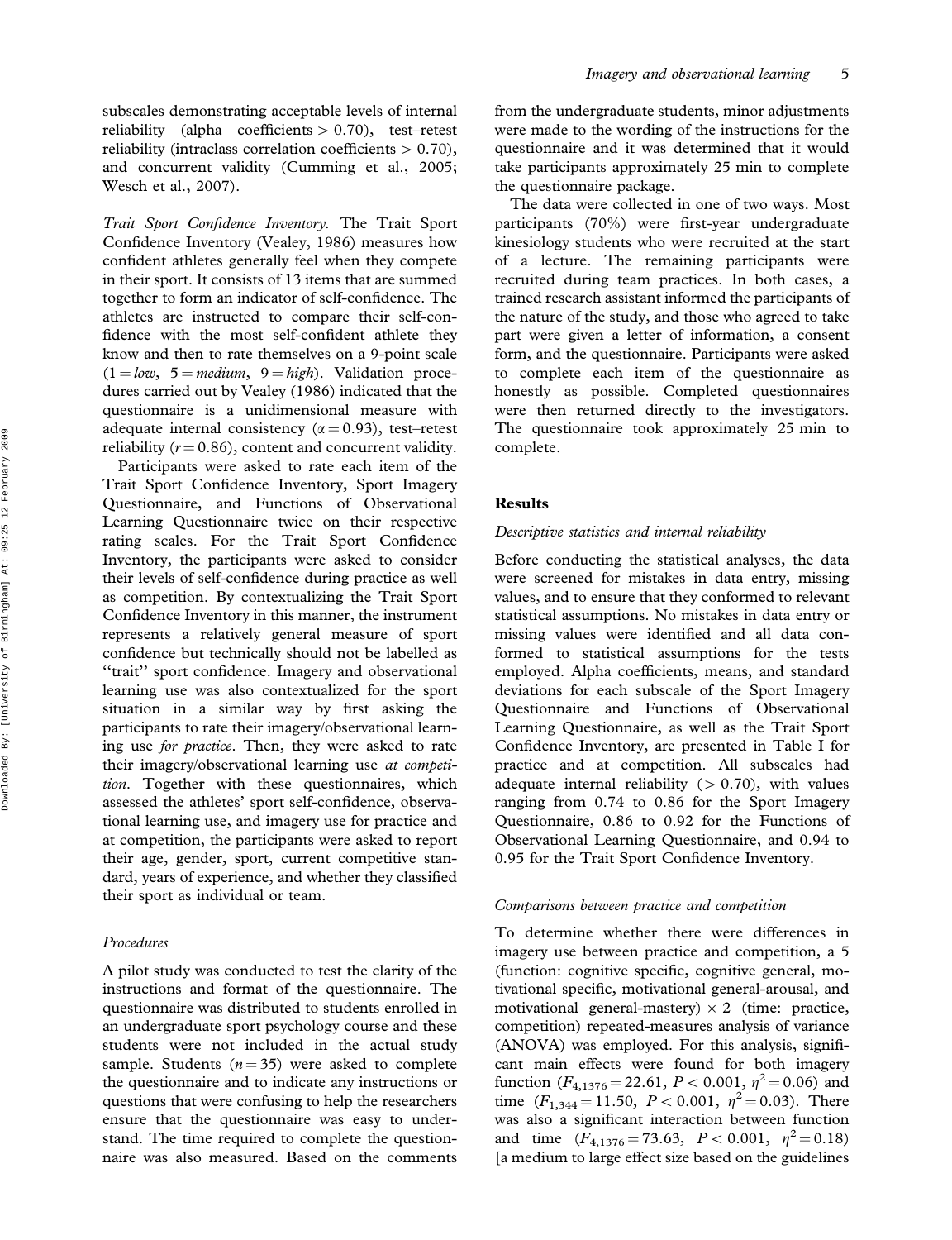Table I. Means, standard deviations, and alpha coefficients for each subscale of the Functions of Observational Learning Questionnaire, Sport Imagery Questionnaire, and Trait Sport Confidence Inventory for practice and competition.

|                               |               | Practice                    |          | Competition       |      |          |  |
|-------------------------------|---------------|-----------------------------|----------|-------------------|------|----------|--|
| Variable                      | mean          | $\mathcal{S}_{\mathcal{S}}$ | $\alpha$ | mean              | s    | $\alpha$ |  |
| Imagery                       |               |                             |          |                   |      |          |  |
| CS                            | $4.84^a$      | 1.21                        | 0.84     | $4.75^{a}$        | 1.29 | 0.85     |  |
| CG                            | $4.50^{abc}$  | 1.24                        | 0.81     | $4.75^{1a}$       | 1.23 | 0.78     |  |
| MS                            | $4.17^{abcd}$ | 1.50                        | 0.86     | $4.60^{1ab}$      | 1.65 | 0.74     |  |
| $MG-A$                        | $4.22^{abcd}$ | 1.37                        | 0.83     | $4.72^{1a}$       | 1.31 | 0.80     |  |
| $MG-M$                        | $4.79^{a}$    | 1.39                        | 0.87     | 5.27 <sup>1</sup> | 1.32 | 0.86     |  |
| <b>Observational Learning</b> |               |                             |          |                   |      |          |  |
| <b>Skill</b>                  | 5.17          | 1.29                        | 0.91     | 4.29              | 1.49 | 0.92     |  |
| Strategy                      | 4.58          | 1.33                        | 0.86     | 4.44              | 1.43 | 0.90     |  |
| Performance                   | 3.56          | 1.43                        | 0.89     | 3.85              | 1.53 | 0.90     |  |
| Sport Confidence              | 6.75          | 1.23                        | 0.94     | 6.64              | 1.24 | 0.95     |  |

Notes: <sup>1</sup>Significantly greater use of imagery function for competition. "Significantly different from MG-M imagery at competition.  ${}^{b}$ Significantly different from CS imagery for practice.  ${}^{c}$ Significantly different from CS imagery at competition, CG imagery at competition, and MG-M imagery for practice. <sup>d</sup>Significantly different from MG-A imagery at competition, MS imagery at competition, and CG imagery for practice.  $CS =$  cognitive specific,  $CG = cognitive$  general,  $MS = motivational$  specific, MG- $A =$  motivational general-arousal, and  $MG-M =$  motivational general-mastery.

of Cohen (1988), where  $\eta^2 = 0.01$  is small,  $\eta^2 = 0.09$ is medium, and  $\eta^2 = 0.25$  is large]. A Tukey HSD post hoc test revealed that the athletes reported significantly greater use of cognitive general, motivational specific, motivational general-arousal, and motivational general-mastery imagery in competition than in practice. However, no differences were observed in the use of cognitive specific imagery between practice and competition. The remaining differences found between the means are reported in Table I.

A 3 (function: skill, strategy, performance)  $\times$  2 (time: practice, competition) repeated-measures AN-OVA was conducted to examine differences in observational learning use for practice and at competition. No significant interaction was found between function and time. A significant main effect was found for observational learning function  $(F_{2,688} = 197.69)$ ,  $P < 0.001$ ,  $\eta^2 = 0.37$ ). Tukey HSD post hoc tests revealed that athletes used the skill function significantly more than the strategy function, which in turn was reported more frequently than the performance function. A significant main effect was also found for time  $(F_{1,344} = 200.33, P < 0.001, \eta^2 = 0.37)$ ; athletes reported a greater frequency of observational learning for practice than at competition.

A paired-samples t-test revealed no differences in the participants' reported self-confidence between practice (mean  $= 6.75$ ,  $s = 1.23$ ) and competition  $(mean = 6.64, s = 1.48).$ 

### Group differences

Given that research has shown differences in athletes' imagery use according to sport type and competitive standard (Hall, 2001), and differences in athletes' use of the functions of observational learning according to sport type and gender (Wesch et al., 2007), we examined differences in all three of these variables. Separate multivariate analyses of variance (MANOVAs) were used to determine whether observational learning and imagery use for practice and competition could be distinguished based on the athlete's gender, sport type or competitive standard. To avoid Type 1 errors when making multiple comparisons with the data, the alpha level was adjusted using a Bonferroni correction  $(P = 0.05)$  $3 = 0.017$ ). With respect to practice imagery, no significant differences were observed according to gender, sport type or competitive standard. A similar pattern was reported for competition imagery except for when examining differences by competitive standard. For this independent variable, a significant multivariate effect was found (Pillai's  $Trace = 0.07$ ,  $F_{10.676} = 2.45$ ,  $P = 0.007$ ,  $\eta^2 = 0.04$ ). Significant univariate effects were then identified for cognitive general imagery  $(F_{2,342} = 6.35, P = 0.002,$  $\eta^2$  = 0.04), motivational general-arousal imagery  $(F_{2,341} = 5.96, P = 0.003, \eta^2 = 0.03)$ , and motivational general-mastery imagery  $(F_{2,341} = 5.83,$  $P = 0.003$ ,  $\eta^2 = 0.03$ ). Post hoc tests revealed that competitive athletes used more cognitive general and motivational general-arousal imagery than both club and recreational athletes, and more motivational general-mastery imagery than recreational athletes. The means and standard deviations of the Sport Imagery Questionnaire subscales are reported in Table II according to competitive standard.

For practice and competition observational learning, no significant differences were observed for gender or competitive standard. When comparing sport type, however, a significant multivariate effect was found for practice observational learning (Pillai's Trace = 0.07,  $F_{3,338}$  = 7.93,  $P < 0.001$ ,  $\eta^2$  = 0.07). A subsequent univariate effect was found for the strategy function of observational learning  $(F_{1,340} = 9.08, P = 0.003, \eta^2 = 0.03)$ , with a comparison of the means indicating that team sport athletes  $(\text{mean} = 4.69, s = 1.20)$  used more of this function than individual sport athletes (mean  $=$  4.20,  $s = 1.62$ ). Similarly, a significant multivariate effect was found for competition observational learning (Pillai's Trace = 0.05,  $F_{3,338} = 5.59$ ,  $P < 0.001$ ,  $\eta^2$  = 0.05), with a significant univariate effect for the strategy function  $(F_{1,340} = 10.61, P = 0.001,$  $\eta^2$  = 0.03). Team sport athletes were found to use more of this function in competition (mean  $=$  4.58,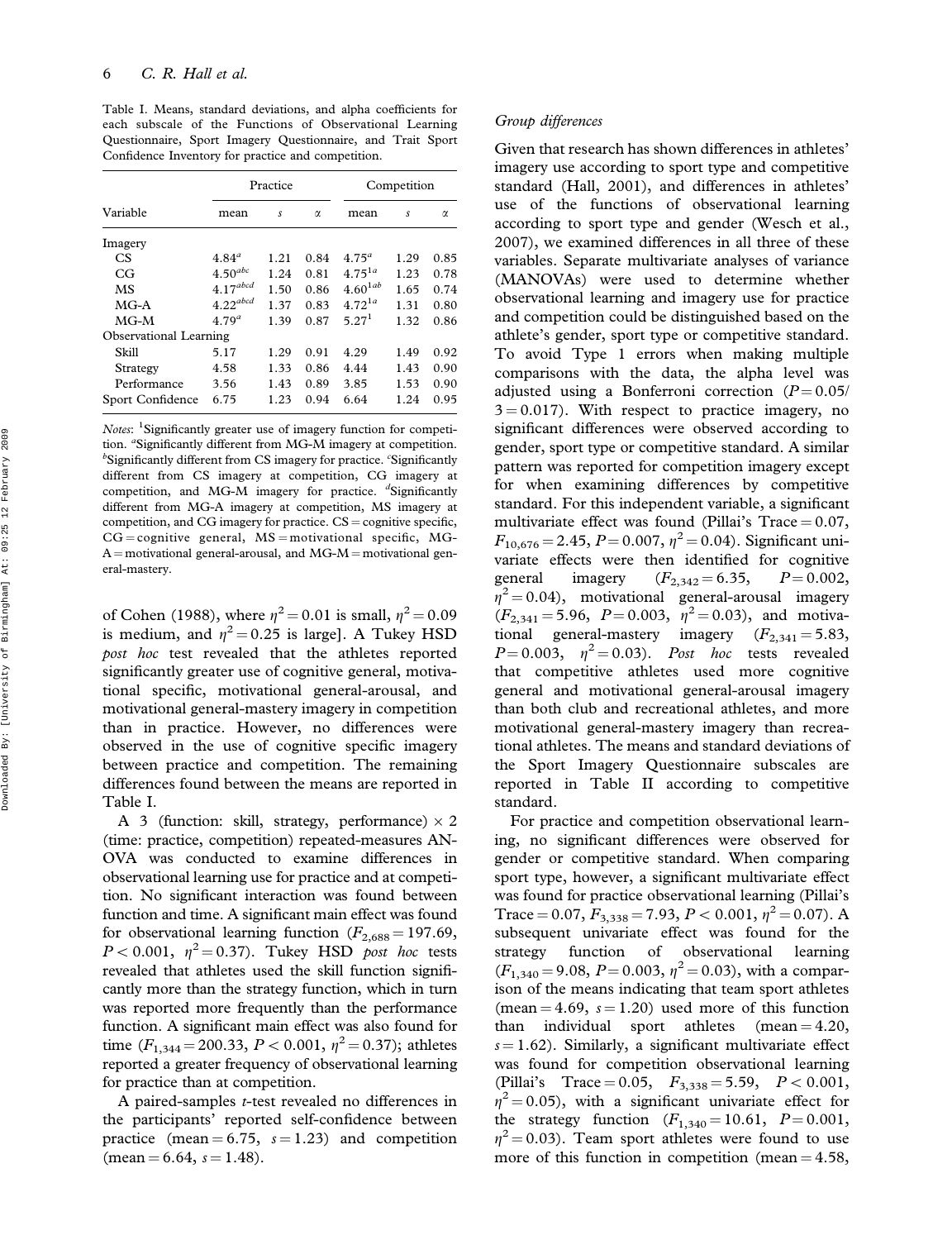Table II. Means and standard deviations for the Sport Imagery Questionnaire subscales according to competitive standard.

|           |              | Practice |      |      |             |      |                | Competition |            |      |             |      |
|-----------|--------------|----------|------|------|-------------|------|----------------|-------------|------------|------|-------------|------|
|           | Recreational |          | Club |      | Competitive |      | Recreational   |             | Club       |      | Competitive |      |
| Subscale  | mean         | s        | mean | s    | mean        | s    | mean           | s           | mean       | s    | mean        | s    |
| CS        | 4.74         | 1.30     | 4.57 | 1.07 | 5.07        | 1.19 | 4.62           | 1.37        | 4.46       | 1.37 | 5.02        | 1.26 |
| CG        | 4.50         | 1.07     | 5.07 | 1.19 | 4.84        | 1.21 | $4.62^{\circ}$ | 1.35        | $4.59^{a}$ | 1.35 | 4.93        | 1.29 |
| <b>MS</b> | 4.16         | 1.19     | 4.84 | 1.21 | 4.50        | 1.29 | 4.39           | 1.58        | 4.54       | 1.58 | 4.80        | 1.35 |
| $MG-A$    | 4.20         | 1.21     | 4.50 | 1.29 | 4.29        | 1.16 | $4.52^{\circ}$ | 1.39        | $4.49^{a}$ | 1.39 | 4.99        | 1.09 |
| $MG-M$    | 4.75         | 1.29     | 4.29 | 1.16 | 4.62        | 1.25 | $4.98^{a}$     | 1.47        | 5.16       | 1.47 | 5.53        | 1.21 |

Note: "Significantly different from competitive group.  $CS =$  cognitive specific,  $CG =$  cognitive general,  $MS =$  motivational specific,  $MG-A =$  motivational general-arousal, and  $MG-M =$  motivational general-mastery.

 $s = 1.37$ ) than individual sport athletes (mean  $= 4.00$ ,  $s = 1.55$ ).

Separate one-way ANOVAs determined that no significant differences existed for practice and competition sport confidence according to gender, sport type or competitive standard when employing an adjusted alpha level  $(P = 0.017)$ .

#### Correlation analysis

Bivariate correlations were calculated to demonstrate the relationship between self-confidence and current age, years of participation, imagery use, and observational learning use. Current age and years of experience were examined because these variables had previously have been found to be related either to observational learning (Law & Hall, in press) or imagery use (Gregg & Hall, 2006). The results of these correlation analyses, presented in Table III, indicate that years of experience was significantly and positively associated with self-confidence in both practice  $(r=0.13, P=0.01)$  and competition  $(r = 0.12, P = 0.02)$ . Similarly, age was significantly and positively associated with self-confidence in competition  $(r = 0.11, P = 0.04)$ . Furthermore, significant and positive relationships were observed between observational learning use and self-confidence during both practice and competition  $(P < 0.01)$ , with r values ranging from 0.16 to 0.26. Slightly stronger relationships were observed between imagery use and self-confidence during both practice and competition  $(P < 0.01)$ , with r values ranging from 0.28 to 0.44.

The relationship between imagery and observational learning use was also assessed by calculating bivariate correlations. Significant and positive relationships emerged with  $r$  values ranging from  $0.18$  to 0.53 ( $P < 0.01$ ) for practice and from 0.23 to 0.51  $(P< 0.01)$  for competition. These small to moderate correlation coefficients are similar to those reported by Cumming et al. (2005) and provide further support that the Sport Imagery Questionnaire and

|                  |  | Table III. Bivariate correlations between self-confidence and    |  |  |  |
|------------------|--|------------------------------------------------------------------|--|--|--|
|                  |  | current age, years of participation, observational learning use, |  |  |  |
| and imagery use. |  |                                                                  |  |  |  |

|                        | Self-confidence |             |  |  |  |  |
|------------------------|-----------------|-------------|--|--|--|--|
|                        | Practice        | Competition |  |  |  |  |
| Current age            | 0.09            | $0.11*$     |  |  |  |  |
| Years of participation | $0.13*$         | $0.12*$     |  |  |  |  |
| Skill                  | $0.26**$        | $0.24**$    |  |  |  |  |
| Strategy               | $0.22**$        | $0.24***$   |  |  |  |  |
| Performance            | $0.18**$        | $0.16***$   |  |  |  |  |
| CS imagery             | $0.44***$       | $0.44***$   |  |  |  |  |
| CG imagery             | $0.39**$        | $0.39**$    |  |  |  |  |
| MS imagery             | $0.35***$       | $0.28**$    |  |  |  |  |
| MG-A imagery           | $0.37**$        | $0.33**$    |  |  |  |  |
| MG-M imagery           | $0.44***$       | $0.41**$    |  |  |  |  |

*Notes*:  $*P < 0.05$ ,  $**P < 0.001$ . CS = cognitive specific, CG = cognitive general,  $MS =$  motivational specific,  $MG-A =$  motivational general-arousal,  $MG-M =$  motivational general-mastery.

Functions of Observational Learning Questionnaire measure similar, but different, constructs.

#### Hierarchical regressions

Two separate hierarchical multiple regression analyses were used to determine whether imagery and observational learning use accounted for unique variance in practice and competition self-confidence after controlling for individual variables. Based on the results of the above analyses, it was determined that years of participation and current age should all be controlled for in Step 1 of the regression. In the first run of the regression, however, current age did not emerge as a significant predictor. Following recommendations made by Cohen and colleagues (Cohen, Cohen, West, & Aiken, 2003), this variable was deemed to be irrelevant to the prediction of selfconfidence, and was subsequently dropped from the regression analyses. Inclusion of this variable may have increased the standard error of the standardized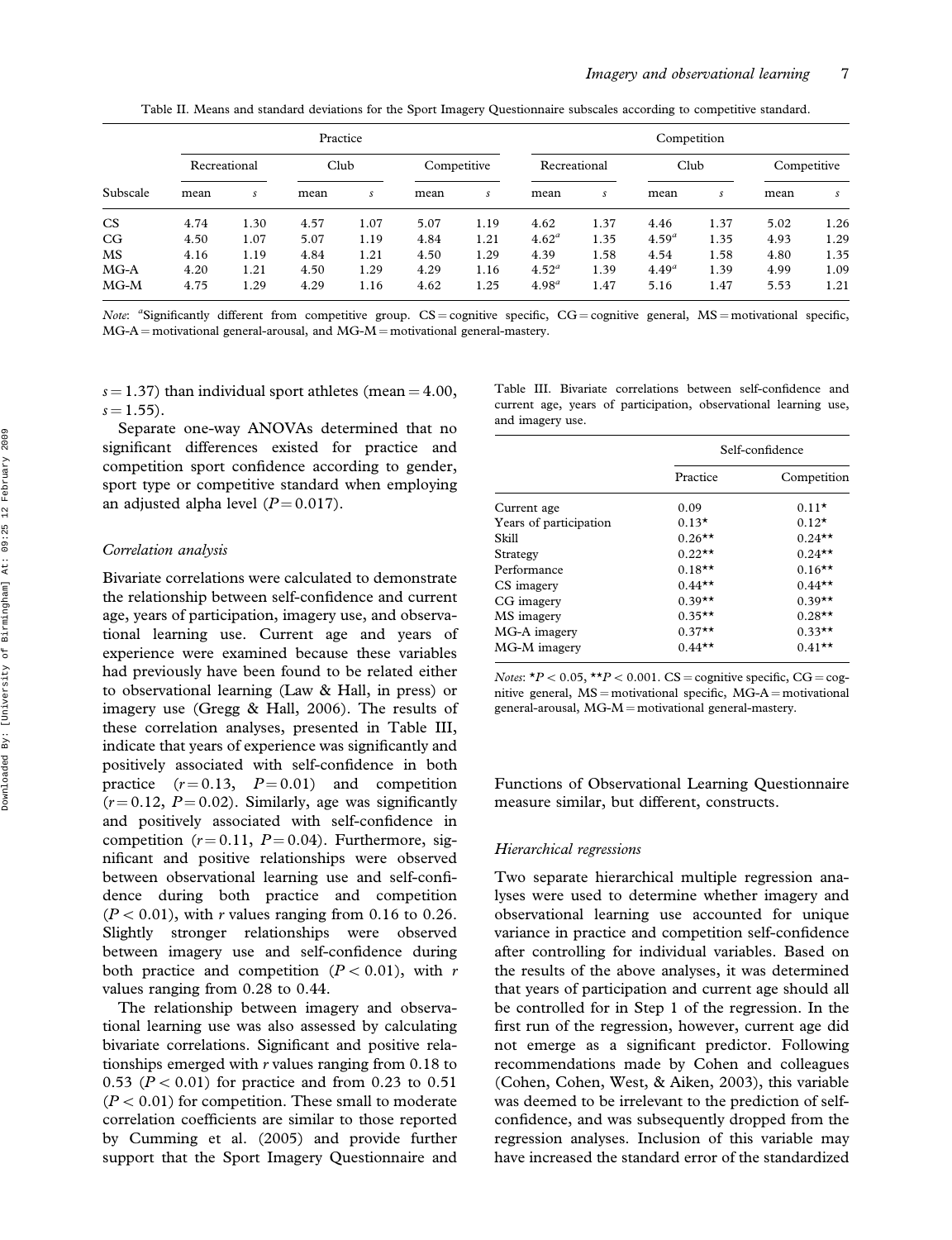$(\beta)$  and unstandardized  $(B)$  coefficients, thus in turn reducing statistical power. Therefore, only years of participation were controlled for in Step 1 of the analysis. The order of the following steps of the regression was then guided by both theory and empirical evidence. Given that observational learning may precede imagery as a source of confidence, the three functions of observational learning were then presented as a block in Step 2. This was followed by the five functions of imagery being entered as a block in Step 3. When predicting practice sport confidence, the scores for the practice Sport Imagery Questionnaire and Functions of Observational Learning Questionnaire subscales were entered into the regression. Similarly, the competition Sport Imagery Questionnaire and Functions of Observational Learning Questionnaire subscales predicted sport confidence in competition. The results of the hierarchical regression analyses are reported in Table IV.

Practice sport confidence. Overall, a significant model was found  $(F_{9,331} = 12.81, P < 0.001)$  that

Table IV. Hierarchical regressions to predict self-confidence from observational learning and imagery when practising and competing.

|                                    | $\Lambda R^2$ | B    | 95% CI                               | β    | T             |
|------------------------------------|---------------|------|--------------------------------------|------|---------------|
| Practice self-confidence           |               |      |                                      |      |               |
| Step 1                             | $0.018*$      |      |                                      |      |               |
| Years of                           |               | 0.05 | 0.01, 0.86                           | 0.13 | $2.46*$       |
| participation                      |               |      |                                      |      |               |
| Step 2                             | $0.075***$    |      |                                      |      |               |
| <b>Skill</b>                       |               |      | $2.29$ 0.75, 3.82                    | 0.19 | $2.93***$     |
| Strategy                           |               |      | $0.90 - 0.72, 2.52$                  | 0.07 | 1.09          |
| Performance                        |               |      | $0.77 - 0.58$ , 2.12                 | 0.07 | 1.12          |
| Step 3                             | $0.163***$    |      |                                      |      |               |
| CS imagery                         |               |      | $3.29$ 1.30, 5.29                    | 0.25 | $3.25***$     |
| CG imagery                         |               |      | $-0.37 - 2.70$ , 1.95 $-0.03 - 0.32$ |      |               |
| MS imagery                         |               |      | $-0.49 - 2.33$ , 1.34 $-0.05 - 0.53$ |      |               |
| MG-A imagery                       |               |      | $0.22 - 1.92, 2.36$                  | 0.02 | 0.20          |
| MG-M imagery                       |               |      | $3.69$ 1.31, 6.07                    | 0.32 | $3.05***$     |
| <b>Competition self-confidence</b> |               |      |                                      |      |               |
| Step 1                             | $0.015*$      |      |                                      |      |               |
| Years of                           |               | 0.53 | 0.07, 1.00                           | 0.12 | $2.27**$      |
| participation                      |               |      |                                      |      |               |
| Step 2                             | $0.07***$     |      |                                      |      |               |
| <b>Skill</b>                       |               |      | $1.69 - 0.12, 3.51$                  | 0.13 | 1.84          |
| Strategy                           |               |      | $1.96 - 0.02, 3.94$                  | 0.15 | 1.95          |
| Performance                        |               |      | $0.25 - 1.31$ , 1.82                 | 0.02 | 0.32          |
| Step 3                             | $0.159***$    |      |                                      |      |               |
| CS imagery                         |               |      | 4.04 1.70, 6.38                      | 0.27 | $3.40***$     |
| CG imagery                         |               |      | $0.06 - 2.94, 2.96$                  | 0.00 | 0.04          |
| MS imagery                         |               |      | $-1.06 - 2.70$ , 0.58 $-0.09 - 1.27$ |      |               |
| MG-A imagery                       |               |      | $-0.05 - 2.47, 2.37$                 |      | $0.00 - 0.04$ |
| MG-M imagery                       |               |      | 4.32 1.48, 7.15                      | 0.30 | $2.99***$     |

*Notes:*  $*P < 0.05$ ,  $*P < 0.01$ ,  $*P < 0.001$ . CS = cognitive specific,  $CG =$  cognitive general,  $MS =$  motivational specific,  $MG-A =$  motivational general-arousal,  $MG-M =$  motivational general-mastery.

accounted for 25.80% of the variance in selfconfidence during practice (adjusted  $R^2 = 0.24$ ). At Step 1, years of participation was a significant and positive predictor of self-confidence, but only accounted for a very small amount of the variance  $(R^2 = 0.02)$ . The addition of the practice observational learning subscales at Step 2 represented a significant change to the regression equation  $(\Delta R^2 = 0.08)$ . Only the skill function of observational learning emerged as a significant and positive predictor. The majority of the variance was accounted for by the addition of the practice imagery subscales at Step 3 ( $\Delta R^2 = 0.16$ ). Within this step, both cognitive specific and motivational generalmastery imagery emerged as significant and positive predictors of practice self-confidence.

Competition sport confidence. Overall, a significant model was found  $(F_{9,331} = 11.84, P < 0.001)$ that accounted for 24.40% of the variance in selfconfidence during competition (adjusted  $R^2 = 0.22$ ). Years of participation again accounted for only a very small amount of the variance at Step 1  $(R^2 = 0.02)$ . The addition of the competition observational learning subscales at Step 2 represented a significant change to the regression equation ( $\Delta R^2$  = 0.07). However, no functions of observational learning emerged as significant predictors of sport confidence in competition. The competition imagery subscales at Step 3 again accounted for the largest amount of variance  $(\Delta R^2 = 0.16)$ , with cognitive specific and motivational general-mastery imagery again emerging as significant and positive predictors.

### Discussion

Two mental skills commonly employed by athletes are imagery and observational learning. Typically, athletes report using mental skills more in conjunction with competition than practice (Frey et al., 2003; Lane et al., 2004; Thomas et al., 1999), but no systematic investigation of the use of imagery and observational learning in these two settings has been conducted to date. Therefore, the main aim of this study was to compare the use of imagery and observational learning in practice and competition. We hypothesized that the motivational functions of imagery would be more predominant in competition than practice, while the reverse pattern would be found for the cognitive functions. This hypothesized pattern of imagery use was not found. Athletes reported employing all functions of imagery more in competition than practice, except for cognitive specific imagery. Furthermore, motivational general-mastery imagery was used most in competition and cognitive specific imagery was used most in practice, with motivational specific and motivational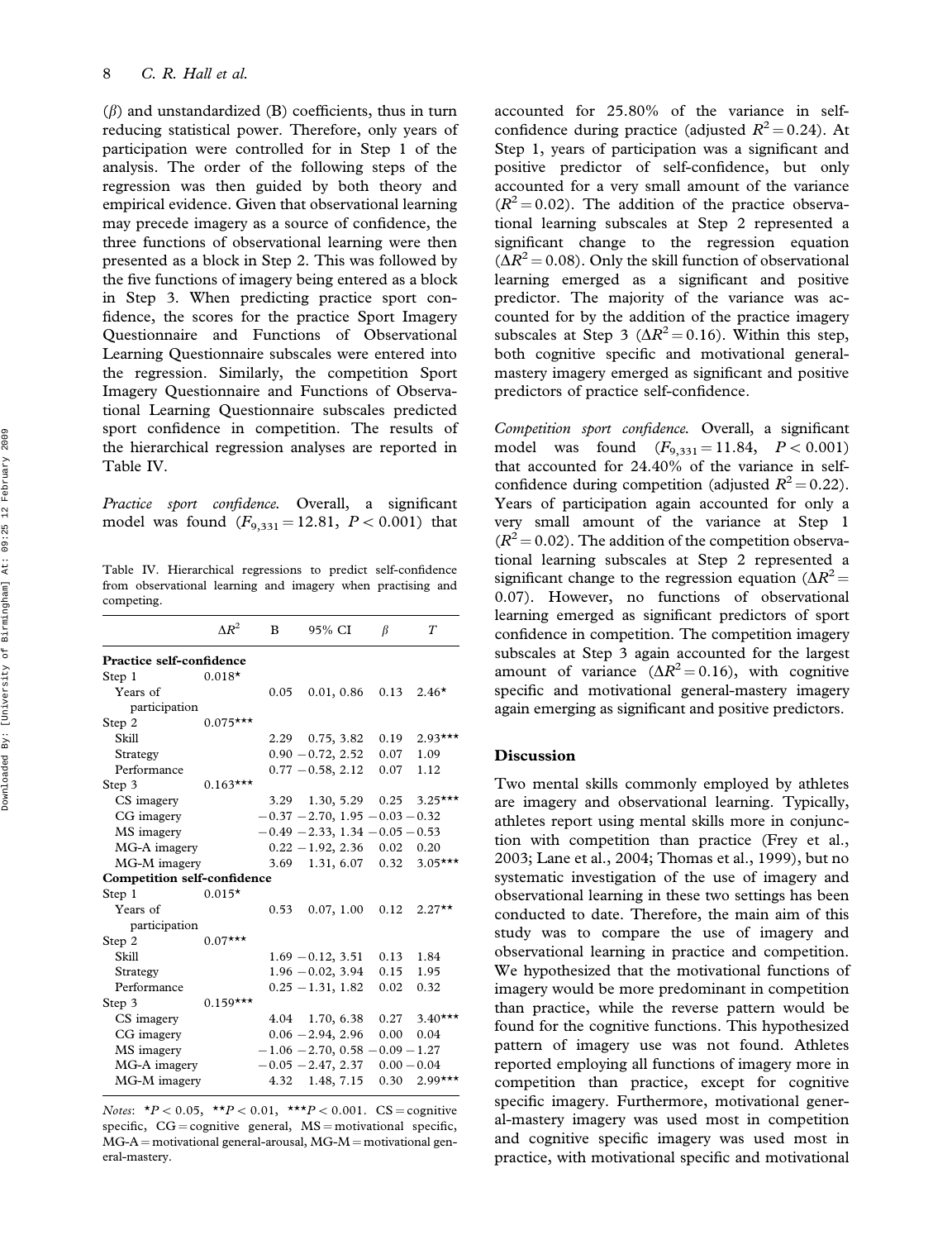general-arousal imagery the least used in both these settings.

We also expected the performance function of observational learning to be used predominately in competition, with the two cognitive functions of observational learning used more frequently in practice. This pattern of observational learning was not found; rather, athletes employed observational learning more in practice than competition. Similar to Cumming et al. (2005) and Wesch et al. (2007), the skill function of observational learning was the most used and the performance function the least used function, regardless of the setting.

In addition to comparing the use of imagery and observational learning in competition and practice, we examined the influence of gender, sport type, and competitive standard on imagery and observational learning use in each setting. Consistent with most imagery research (Hall, 2001), no differences in imagery use were found for gender. Furthermore, no differences were found for sport type. Munroe et al. (1998) found that type of sport influenced athletes' use of imagery, but they considered a wide variety of sports and did not categorize them into team and individual sports. The present findings suggest that when sports are simply classified as team and individual, no significant differences in the use of the five functions of imagery emerge in either competition or practice.

For competitive standard, the present findings followed the typical pattern found in previous imagery research (Cumming & Hall, 2002b; Hall, 2001). More specifically, competitive athletes (the highest standard in the present sample) reported using more cognitive general imagery and motivational general-arousal imagery than club and recreational athletes, and more motivational generalmastery imagery than recreational athletes. This finding is also consistent with recent research conducted by Gregg and Hall (2006), who investigated the relationship between an objective measure of skill – golf handicap – and the use of imagery. They found that handicap significantly predicted imagery use, whereby players with lower handicaps (i.e. better golfers) employed all the functions of imagery more than golfers with higher handicaps.

The findings for the use of observational learning were consistent with those of Cumming et al. (2005). No differences in observational learning use were found for gender and competitive standard in either practice or competition. There was, however, a significant effect for sport type. Team sport athletes used more of the strategy function than individual sport athletes in both competition and practice. These results in part match those reported by Wesch et al. (2007), who found that team sport athletes

used more of the strategy function than individual sport athletes, but also that individual sport athletes used more of the skill function than team sport athletes. It is unclear why this latter finding was not replicated in the present study.

A secondary aim of the present study was to examine how the use of imagery and observational learning was related to sport confidence in practice and competition. Because researchers have argued that observational learning often precedes imagery (e.g. McCullagh & Weiss, 2001), it follows that observational learning may also precede imagery as a source of sport confidence. Following this reasoning, hierachical regressions were employed to determine whether imagery could account for unique variance in sport confidence beyond that explained by observational learning. After controlling for years of participation, practice confidence was significantly predicted by the skill function of observational learning, cognitive specific imagery, and motivational general-mastery imagery. Imagery accounted for the greatest amount of variance in the regression and motivational general-mastery imagery was the strongest predictor of practice confidence. For competition, no function of observational learning emerged as a significant predictor of confidence, but again imagery accounted for a significant amount of variance. Both cognitive specific and motivational general-mastery emerged as significant predictors, with motivational general-mastery again the stronger predictor of the two.

It would appear that both the use of imagery and observational learning can influence sport confidence; however, imagery is more important for competition (i.e. performance) than observational learning. This is probably not surprising given that athletes employ observational learning more for practice than in competition. As alluded to in the Introduction, it is possible that observational learning is viewed as a possible distracter at competition. That is, focusing on others could be seen as an external distracter, especially if the athlete has a more internal orientation. Consequently, future research should examine the relationship between observational learning and competitive anxiety (i.e. concentration disruption). In contrast, focusing on others during practice would not be a distracter and, therefore, observational learning exerts a positive influence on sport confidence. Of course, having said that the use of imagery and observational learning can influence sport confidence, it must be noted that a cause-and-effect relationship cannot be assumed from these analyses. It is possible that individuals with higher sport confidence are most likely to use imagery and observational learning in certain circumstances and this possibility should be examined in future research.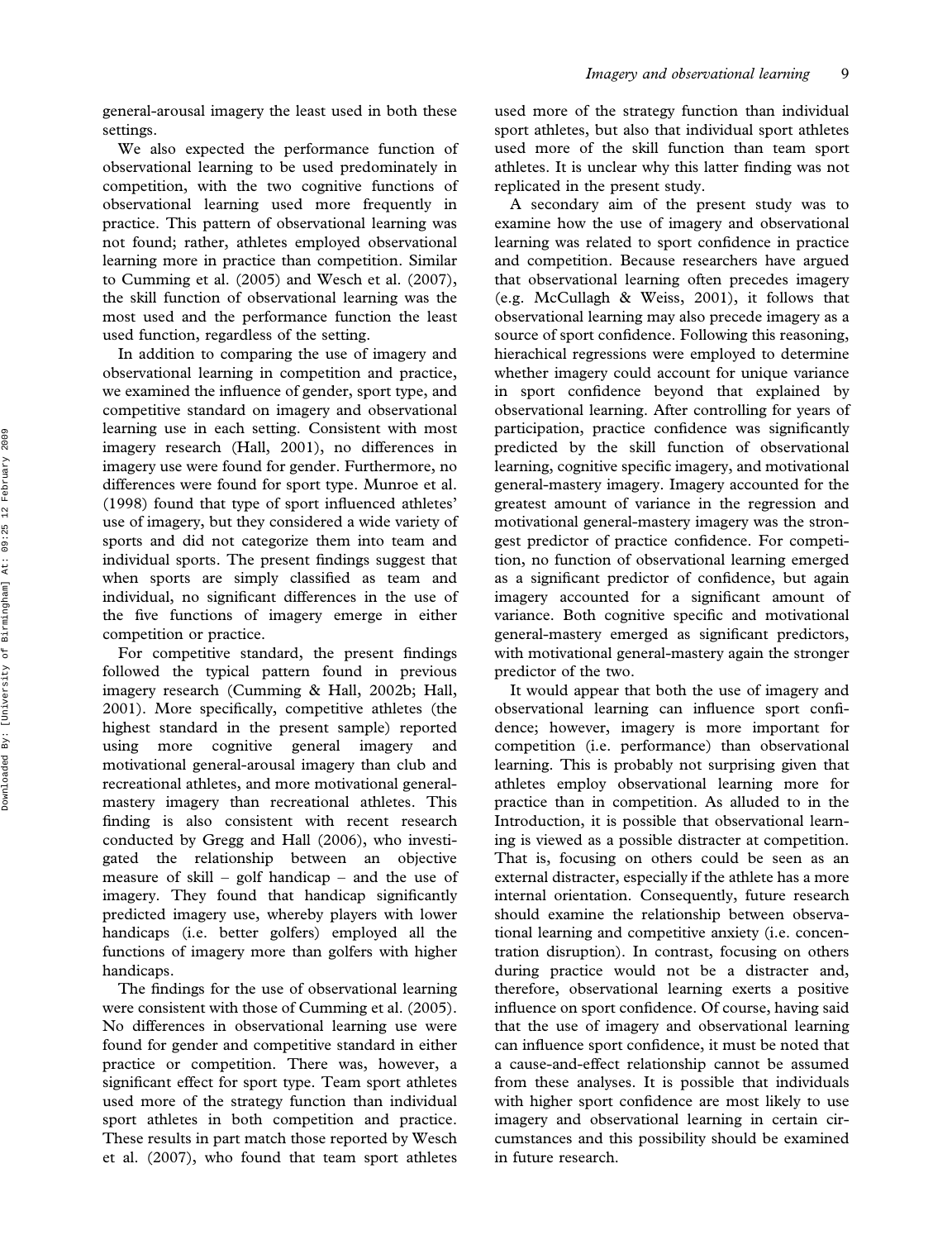The present findings fit reasonably well with the applied model of imagery proposed by Martin et al. (1999). In support of the model, motivational general-mastery emerged as the strongest positive predictor of sport confidence, regardless of the setting. It would appear that motivational generalmastery imagery should be the function of choice for athletes trying to develop or maintain their confidence (Moritz et al., 1996). It is interesting that cognitive specific imagery as well as the skill function of observational learning were also positive predictors of sport confidence. These results are consistent with recent work showing that skill-based strategies may have a beneficial effect on self-confidence (e.g. Calmels & Fournier, 2001; McKenzie & Howe, 1997; Nordin & Cumming, 2005; Short et al., 2002).

Given that the performance function of observational learning is the function most conceptually related to motivational general-mastery imagery, one might question why this function did not emerge as a significant predictor of sport confidence. Furthermore, Cumming et al. (2005) found that motivational general-mastery imagery was the only function to significantly predict the use of the performance function of observational learning. One possible answer to this question is that the performance function, as assessed by the Functions of Observational Learning Questionnaire, incorporates much more than just using observational learning to understand how to be confident. It also includes using observational learning to understand how to be mentally tough, regulate arousal, and stay focused. The inclusion of these other constructs in the performance function of observational learning may weaken the relationship between this function and measures of confidence.

The present study contributes to the imagery and observational learning literature by providing the first empirical examination of how athletes employ these mental skills differently in practice and competition settings. In addition, we identified the specific functions of imagery and observational learning that may account for athletes' sport confidence levels. As this study was cross-sectional in nature, further research is required to examine how athletes' use of the functions of imagery and observational learning may change over the course of the competitive season in both practice and competition settings, as well as their relationship to specific psychological outcomes.

The findings from the present study support the applied model of imagery use (Martin et al., 1999); however, there is no comparable model for observational learning use. As these two mental skills appear to share some similarities (e.g. use of specific functions in practice versus competition) and both impact outcomes such as sport confidence, perhaps

the applied model of imagery can be modified to create an applied model of observational learning use in sport. Similar to imagery use, the sport setting as well as the desired outcome should be considered so that the function of observational learning employed can be matched to the desired outcome. Given the associations found in our data, we suggest that athletes should employ the skill function of observational learning to increase their sport confidence. More research is needed to determine which functions of observational learning are related to other sport outcomes, such as state anxiety and motivation, in specific situations. As previously suggested, perhaps observational learning use is not appropriate for contributing to certain outcomes in every sporting context (e.g. observational learning use may increase anxiety in competition but decrease anxiety in practice). Further research is required to examine these issues. This will aid in the development of an applied model of observational learning use and will help to guide applied practitioners when teaching athletes about the effective use of imagery and observational learning in various sport settings.

The current results do have some applied implications. Practitioners (e.g. coaches, sport psychologists) need to be aware that competitive standard does influence imagery use and lower-level athletes in particular need to be encouraged to use imagery. With respect to employing observational learning to learn strategies of play, this should be promoted in particular with athletes participating in individual sports. In addition, practitioners should encourage athletes to employ both observational learning and imagery for building confidence in practice, while mainly imagery should be promoted for enhancing confidence in competition.

### References

- Abma, C. L., Fry, M. D., Li, Y., & Relyea, G. (2002). Differences in imagery content and imagery ability between high and low confident track and field athletes. Journal of Applied Sport Psychology, 14, 67–75.
- Bandura, A. (1986). Social foundation of thought and action: A social cognitive theory. Englewood Cliffs, NJ: Prentice-Hall.
- Barr, K., & Hall, C. (1992). The use of imagery by rowers. International Journal of Sport Psychology, 23, 243–261.
- Beauchamp, M. R., Bray, S. R., & Albinson, J. G. (2002). Precompetition imagery, self-efficacy and performance in collegiate golfers. Journal of Sports Sciences, 20, 697-705.
- Callow, N., & Hardy, L. (2001). Types of imagery associated with sport confidence in netball players of varying skill levels. *Journal* of Applied Sport Psychology, 13, 1–17.
- Callow, N., Hardy, L., & Hall, C. (2001). The effect of a motivational general-mastery imagery intervention on the sport confidence of high-level badminton players. Research Quarterly for Exercise and Sport, 72, 389–400.
- Calmels, C. & Fournier, J. E. (2001). Duration of physical and mental execution of gymnastic routines. The Sport Psychologist, 15, 142–150.